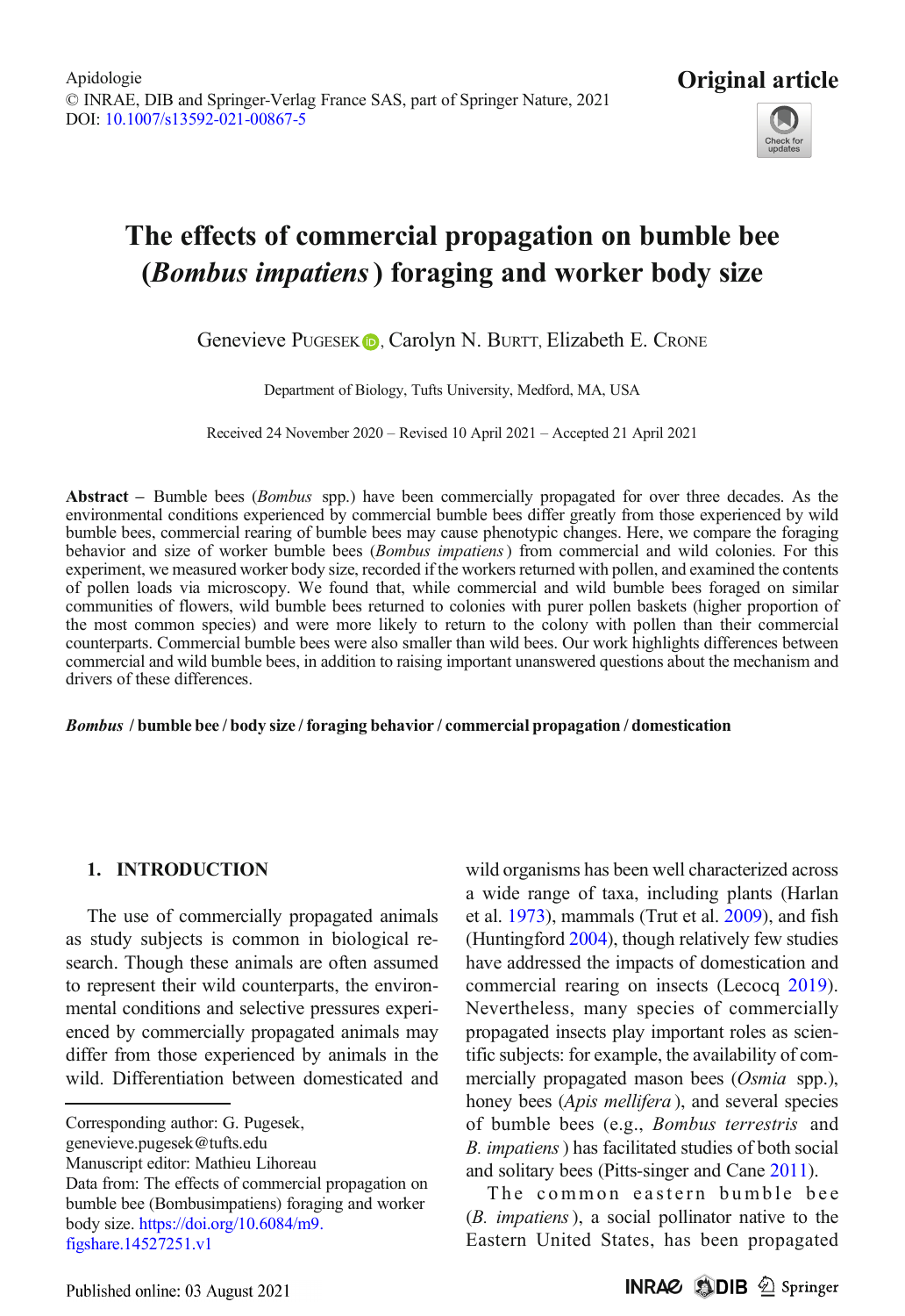commercially since 1990 (Velthuis and van Doorn [2006](#page-11-0)). Though bumble bees have a relatively short history of captive rearing (Velthuis and van Doorn [2006](#page-11-0)), phenotypic changes in domestic or managed populations are often induced in as few as five generations of captive breeding for other taxa (e.g., hatchery fish) (Araki et al. [2008](#page-9-0)). Commercial bumble bee populations might experience limited gene flow from wild populations, as the producers of commercial bumble bees maintain their own source populations (Velthuis and van Doorn [2006](#page-11-0)). Artificial conditions are likely to be stressful for bumble bees, as rates of colony success can vary greatly according to rearing techniques (Gurel and Gosterit [2008](#page-10-0); Imran et al. [2016](#page-10-0)) and more than half of wildcaught queens may fail to establish colonies in laboratory conditions (Strange [2010](#page-11-0)). This stress may lead to selection for performance in lab conditions: previous research has shown commercial B. terrestris to produce significantly more gynes and workers than a native genotype in a common garden laboratory rearing experiment, with hybridization between commercial and native genotypes generally resulting in intermediate expression of these colony traits (Gosterit and Baskar [2016\)](#page-9-0). This difference may be unsurprising, given producers of commercial bumble bees are known to select for colonies that establish quickly and grow rapidly (Yoon et al. [2011\)](#page-11-0).

Phenotypic differentiation between commercial and wild organisms could also originate solely from differences in rearing environment. For example, many research animals are fed ad lib, which is suspected to lead to the expression of gyne-like characteristics in workers, at least for the social insect *Polistes* (Jandt et al. [2015\)](#page-10-0). Bumble bees reared in artificial conditions may have no experience handling flowers and are typically fed Apis-collected pollen (Velthuis and van Doorn [2006](#page-11-0)), which is lower in protein than pollen collected by bumble bees (Leonhardt and Blüthgen [2012](#page-10-0)). In addition, producers of commercial bumble bees can manipulate the phenology of colonies by altering the hibernation period of queens (Velthuis and van Doorn [2006](#page-11-0)). This flexibility allows commercial greenhouse growers to deploy large bumble bee colonies in the early spring, when wild bumble bee workers are not yet abundant. During field studies, it is not unheard of for researchers to put out large colonies (approximately 100 workers strong) as early as May, when *B. impatiens* queens are typically still looking for nest sites (Drummond [2016;](#page-9-0) Gervais et al. [2020](#page-9-0)), or to put out similarly sized colonies at different times of the year during a single experiment (e.g., Osborne et al. [1999](#page-10-0)). Furthermore, although natural B. impatiens and B. terrestris nest sites are typically found belowground (Plath et al. [1922](#page-10-0)), commercial colony nest boxes are often installed above the ground to prevent nests from flooding (Osborne et al. [1999](#page-10-0); Westphal et al. [2006](#page-11-0)) and are likely less well insulated from daytime temperatures. These, and other common practices associated with the use of commercial bumble bees in research, have unknown impacts on the behavior of workers once colonies are placed outdoors.

In this paper, we investigate whether inference from commercially propagated colonies of B. impatiens differs from inference from wild colonies. Specifically, we present a field experiment designed to compare size and foraging behavior of wild *B. impatiens* workers and workers from commercial colonies installed in the field. As metrics of behavior, we monitored the proportion of workers returning to the nest with pollen and identified the contents of pollen loads to morphospecies. Identifying pollen grains to morphospecies allowed us to assess the purity of each pollen load (i.e., the proportion of pollen grains representing the most common morphospecies in the pollen load). We also measured the intertegular span (IT span) of captured workers as they returned to the nest. Behavioral or morphological differences between bees from wild and commercial colonies could reflect a range of causes, including differences in colony phenology, age, and demographic history (e.g., methods of establishing colonies in the lab), as well as possible behavioral and genetic differences due to propagation methods per se. In our experiment, including these differences was necessary because we want to represent commercial colonies as they are typically used, and at least some aspects of propagation are proprietary (trade secrets). Thus, if we conclude that bees from commercial colonies are similar to bees from wild colonies, then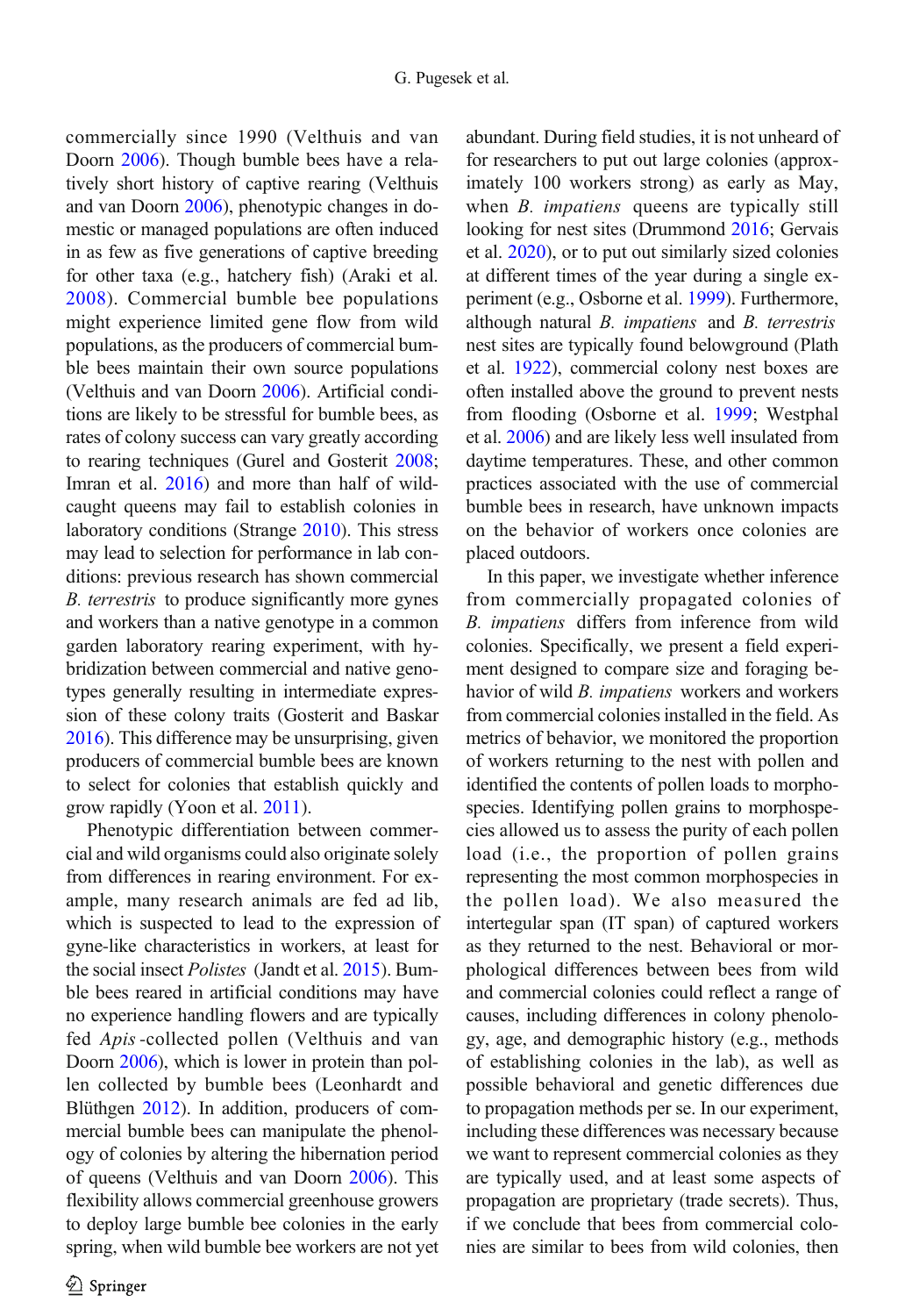we can conclude generally that commercially propagated bumble bees are good surrogates for their wild counterparts (at least for the traits we measured). If we find differences, our work could provide motivation for further research into the mechanisms behind these differences.

## 2. METHODS

#### 2.1. Study site

Appleton Farms (~1000 acres) is located in Ipswich, Massachusetts, and is maintained by the Trustees of Reservations. We selected a 0.3 ha meadow as our study site because of its relatively high worker bee density (Pugesek, personal observation). This meadow is mowed annually in the late fall to prevent succession.

## 2.2. Pollen collection

We collected pollen from 8 commercial and 8 wild *B. impatiens* colonies over the course of the study period. During each year of the study (2017 and 2018), four commercial colonies (Natupol Excel Observation, Koppert Biological Systems) were installed at the edges of the study site (see Appendix 1). Colonies were installed in July; each colony was placed on a wooden pallet and shaded with a tarp tent, in accordance with the recommendations of the supplier to provide shade on all sides of the colony. Colonies were fed sugar water ("Bee Happy," Koppert Biological Systems) for a period of 1 week, after which we removed the nectar reservoir (included with the artificial nest box) to minimize the effects of feeding (Martin et al. [2018\)](#page-10-0). Colonies were then left to acclimate for an additional 2 weeks, an acclimation period similar or greater than that of other studies that use commercial bees as study subjects (Osborne et al. [2008;](#page-10-0) Couvillon et al. [2010](#page-9-0)). By the time we began collecting data, we expected high turnover of foraging workers, as their life span in the wild is short (< 20 days in a field study of an ecologically similar species, B. vosnesenskii (Kerr et al. [2019](#page-10-0)). During this 3-week acclimation period, we located four wild *B. impatiens* colonies during each year of the study by freely searching the study site for workers entering or exiting colony entrances (Iles et al. [2019\)](#page-10-0). Although commercial colonies were located at the edge of our study meadow (see Appendix 1), the field we worked in was quite small, less than half a hectare.

After the acclimation period was complete, workers were netted as they returned to their nest site for about 1 week. To induce cold anesthesia, workers were placed in vials on ice for 5–10 min. For each captured individual, we checked for the presence or absence of pollen loads and measured the intertegular (IT) span, the shortest distance between the two-wing tegulae, a common measure of bumble bee body size (Greenleaf et al. [2007\)](#page-10-0). In 2017, we also collected pollen loads from workers nondestructively using a sterilized razor blade and preserved pollen loads on ice.

After measurements were complete, workers were marked using a Sharpie paint pen and released. Marked workers were not repeatedly measured. All workers were collected between 8 am and 3 pm. We alternated collecting workers from wild and domestic colonies (collecting 1 worker from each colony before rotating to the next) to better ensure that time of day did not bias sampling (Free [1955](#page-9-0); Peat et al. [2005\)](#page-10-0).

## 2.3. Pollen identification

Pollen loads were suspended in 100-μl ethanol, and 20 μl of this solution was combined with 40 μl fuchsin gel (Beattie [1971\)](#page-9-0) and plated onto microscope slides. A ZEISS Axio Scope A1 microscope was used to view pollen grains, and pollen grains were imaged and measured using Spot 5.2 software. Pollen grains were categorized to one of 13 morphospecies, differentiated by size, surface markings, and shape, though they were not assigned to specific plant species or genera (Appendix 2). For each slide, 200 pollen grains were identified to morphospecies, with 40 pollen grains were sampled haphazardly from each corner and an additional 40 sampled from the center of the slide.

### 2.4. Statistical methods

All statistical analyses were performed in R, version 4.0.2 (RStudio Team [2019](#page-11-0)). We compared the body size of workers originating from commercial and wild bees using a linear mixed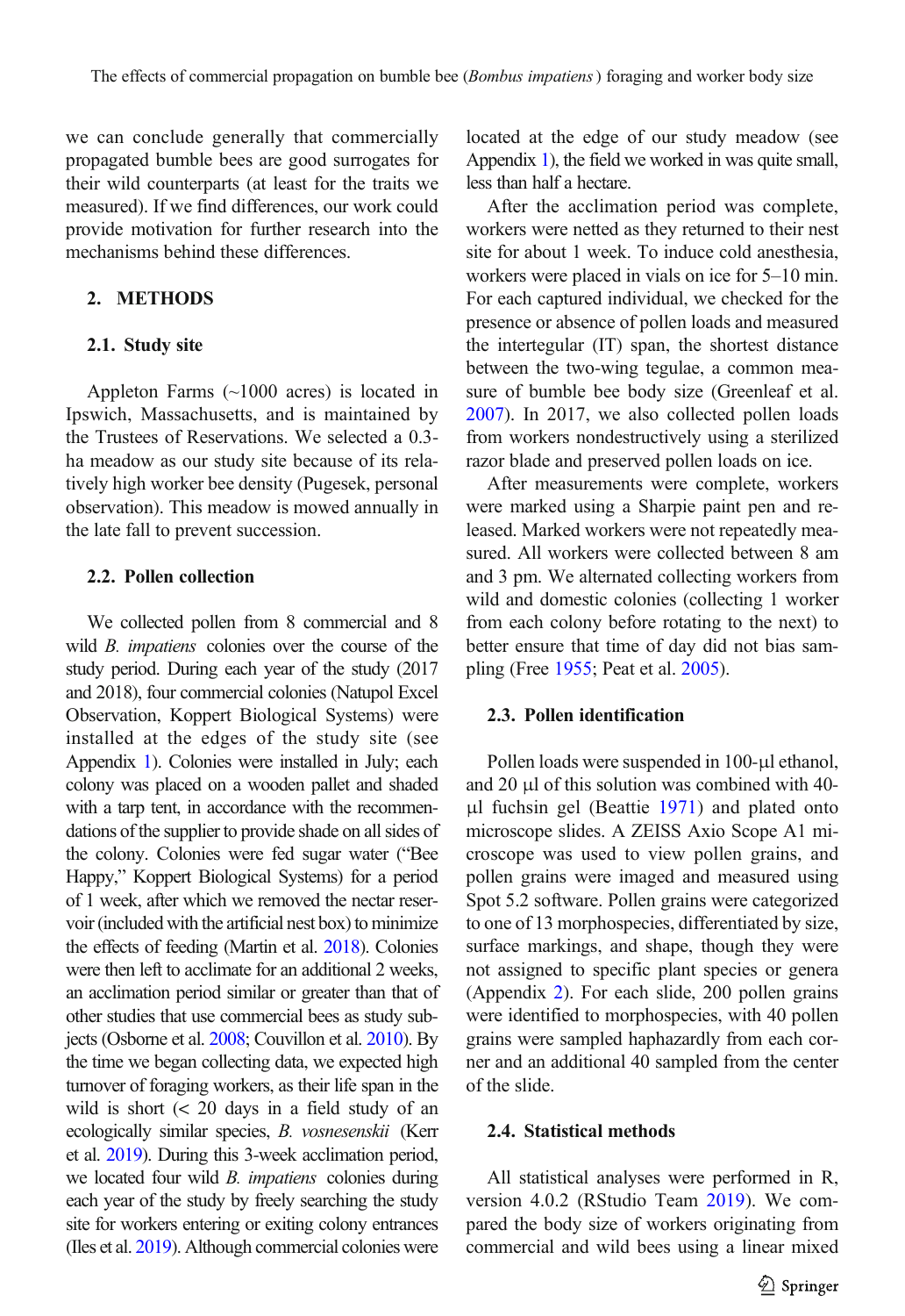effects model (lme4), derived using restricted maximum likelihood (REML = TRUE). Bee origin (commercial or wild) and year (2017 or 2018) were included as fixed effects, and colony ID was included as a random effect (Bates et al. [2015](#page-9-0)). (Note that comparison of body size could only be done with foraging workers because B. impatiens colonies are subterranean and cannot be nondestructively monitored.) Similarity, pollen load presence or absence was analyzed using binomial family, generalized linear mixed effects models  $(lme4)$  (Bates et al.  $2015$ ) with bee origin and year as fixed effects and colony ID as a random effect. The significance of each fixed term was determined using type II marginal hypothesis tests implemented with the ANOVA function in the R package car (Fox and Weisberg [2019](#page-9-0)).

To evaluate the purity of pollen loads, we determined the most common pollen morphospecies contained in each pollen load and calculated the proportion of pollen grains representing this morphospecies from the total sample. We used linear models to analyze data with bee origin as a fixed effect. To meet assumptions of normality, data were logit transformed after rescaling from 0.025 to 0.0975. The significance of bee origin was determined using type II marginal hypothesis tests implemented with the ANOVA function.

We compared the morphospecies composition of pollen loads collected by commercial and wild bumble bees using a permutational multivariate analysis of variance (PERMANOVA) with bumble bee origin as a predictor variable, implemented with the function adonis2 (package vegan) (Anderson [2017\)](#page-9-0) in R, using Bray–Curtis dissimilarity indices. Data were square root transformed to minimize the effects of most abundant groups. We performed an additional, unconstrained analysis (non-metric multidimensional scaling ordination, i.e., NMDS) to visualize pollen morphospecies abundance data. NMDS was performed using a two-dimensional solution (stress = 0.1015) and Bray–Curtis dissimilarity indices (function metaMDS, package vegan). Data were square root transformed prior to analysis (once again, to minimize the effects of most abundant groups). The plot produced from NMDS is not meant to represent the results of our constrained analyses (PERMANOVA), as approaches for dimensionality reduction differ between constrained and unconstrained analyses (Paliy and Shankar [2016;](#page-10-0) Scott and Crone [2021\)](#page-11-0). Our NMDS analysis simply serves to visualize data in a reduced dimensional space.

# 3. RESULTS

Over the course of 2 years, a total of 271 workers were sampled from 16 colonies (4 colonies/treatment/year): in 2017, we collected 102 commerical workers and 101 wild workers, while in 2018, we collected 29 commercial workers and 39 wild workers.

Commercial worker bumble bees were smaller than their wild counterparts ( $\chi^2$  = 10.618,  $df$  = 1, P  $= 0.001$ ) (Figure [1\)](#page-4-0). In 2017, average IT span was  $3.30$  (SE = 0.06) mm for commercial and  $3.43$  (SE  $= 0.06$ ) mm for wild workers, while in 2018, average IT span was  $3.45$  (SE = 0.10) mm for commercial and  $3.92$  (SE = 0.09) mm for wild workers. Worker bumble bees collected in 2017 were also significantly smaller than bees collected in 2018 ( $\chi^2$  = 18.705, df = 1, P < 0.001) (Figure [1\)](#page-4-0). There was a significant interaction between these main effects ( $\chi^2$  = 4.679,  $df$  = 1, P = 0.031): the size difference between commercial and domestic bees was larger in 2018 (Figure [1](#page-4-0)). Worker body size did not differ much among colonies within groups, as indicated by random effect standard deviation of 0.06 for IT span.

Workers from wild colonies were more likely to return to the colony with pollen than workers from commercial colonies ( $\chi^2$  = 6.72, df = 1, P = 0.010) (Figure [2](#page-5-0)). In 2017, 34.4% (SE = 7.1) of commercial workers and  $49.8\%$  (SE = 7.7) of wild workers returned to the nest with pollen, while in 2018, 22.0% ( $SE = 9.0$ ) of commercial workers and  $58.9\%$  (SE = 9.9) of wild workers returned with pollen. There was no significant effect of year on the proportion of workers found returning to the colony with pollen ( $\chi^2$  = 0.010, df = 1, P = 0.922), nor was there a significant interaction  $(\chi^2 = 1.544, df = 1, P = 0.214)$ . Pollen foraging differed moderately among colonies within groups, as indicated by random effect standard deviation of 0.46 for the proportion carrying pollen (note that this SD is on a logit-scale)

According to PERMANOVA, the composition of flower morphospecies communities visited by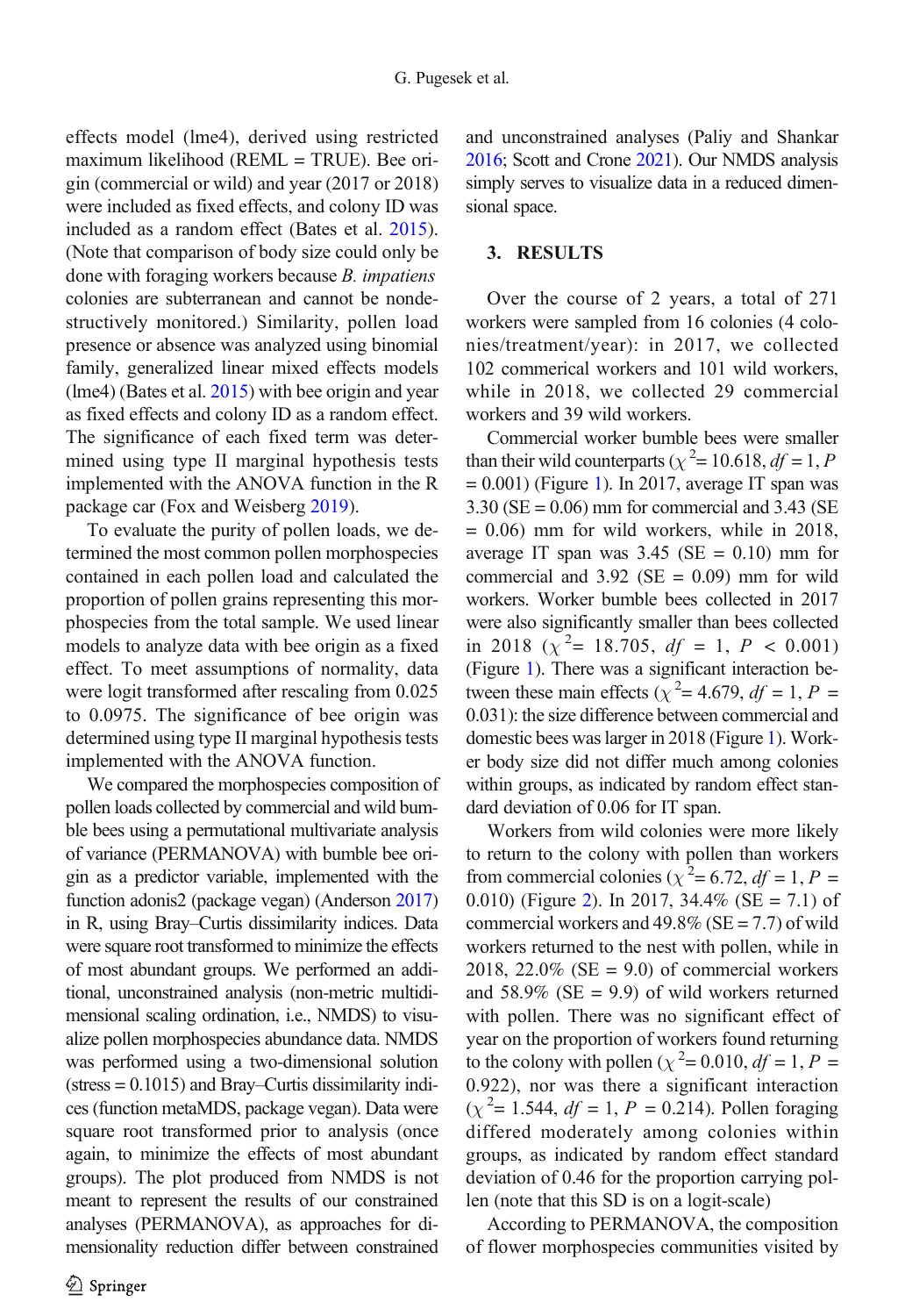<span id="page-4-0"></span>

Figure 1. The average intertegular (IT) span of foraging worker bumble bees from commercial and wild colonies. In 2017 and 2018, 203 and 68 worker bumble bees were measured, respectively. Error bars represent 95% confidence intervals.

commercial and wild bumble bees did not differ  $(F<sub>1</sub>, 70= 1.5691, R<sup>2</sup>= 0.02192, P = 0.193)$ . In addition, NMDS analysis showed no clear separation of contents of pollen loads collected by commercial and wild bees (Figure [3](#page-6-0)). Both commercial and wild bumble bees tended to visit more than one flower morphospecies during foraging bouts: 71 of 72 of pollen loads contained pollen from more than one morphospecies. However, the pollen loads collected by commercial bumble bees were not as pure than those collected wild bees  $(F<sub>1, 70</sub>= 9.317, P = 0.003)$  (Figure [4\)](#page-7-0). Together, these results suggest that while commercial and wild colonies collected the same diversity of pollen, individual workers were more specialized in wild colonies.

## 4. DISCUSSION

Workers from commercial and wild bumble bee colonies differ in terms of foraging behavior. While commercial and wild workers visited similar communities of flowers (Figure [3](#page-6-0)), commercial workers were less likely to return to the colony with pollen. Our results also suggest wild bumble bees may be more specialized foragers relative to commercial bees, as wild bees collected purer pollen loads. Past studies have shown that domesticated insects may be as effective as their wild counterparts when handling food, at least in highly controlled laboratory environments (Cohen [2000;](#page-9-0) Hagler [2009](#page-10-0)). However, in other taxa, domestication often leads to changes in foraging behavior. For example, domestic pigs (Sus scrofa ) and fowl (Gallus gallus domesticus) move less during foraging (Gustafsson et al. [1999;](#page-10-0) Andersson et al. [2001](#page-9-0); Schütz et al. [2001\)](#page-11-0), suggesting that domestic animals are not as willing to allocate resources to highly energetic foraging behaviors. In contrast, brown trout (Salmo trutta) reared in hatcheries tend to move more and feed less while foraging than wild brown trout (Bachman [1984\)](#page-9-0). Domestication can clearly affect foraging behavior of many taxa, including B. impatiens.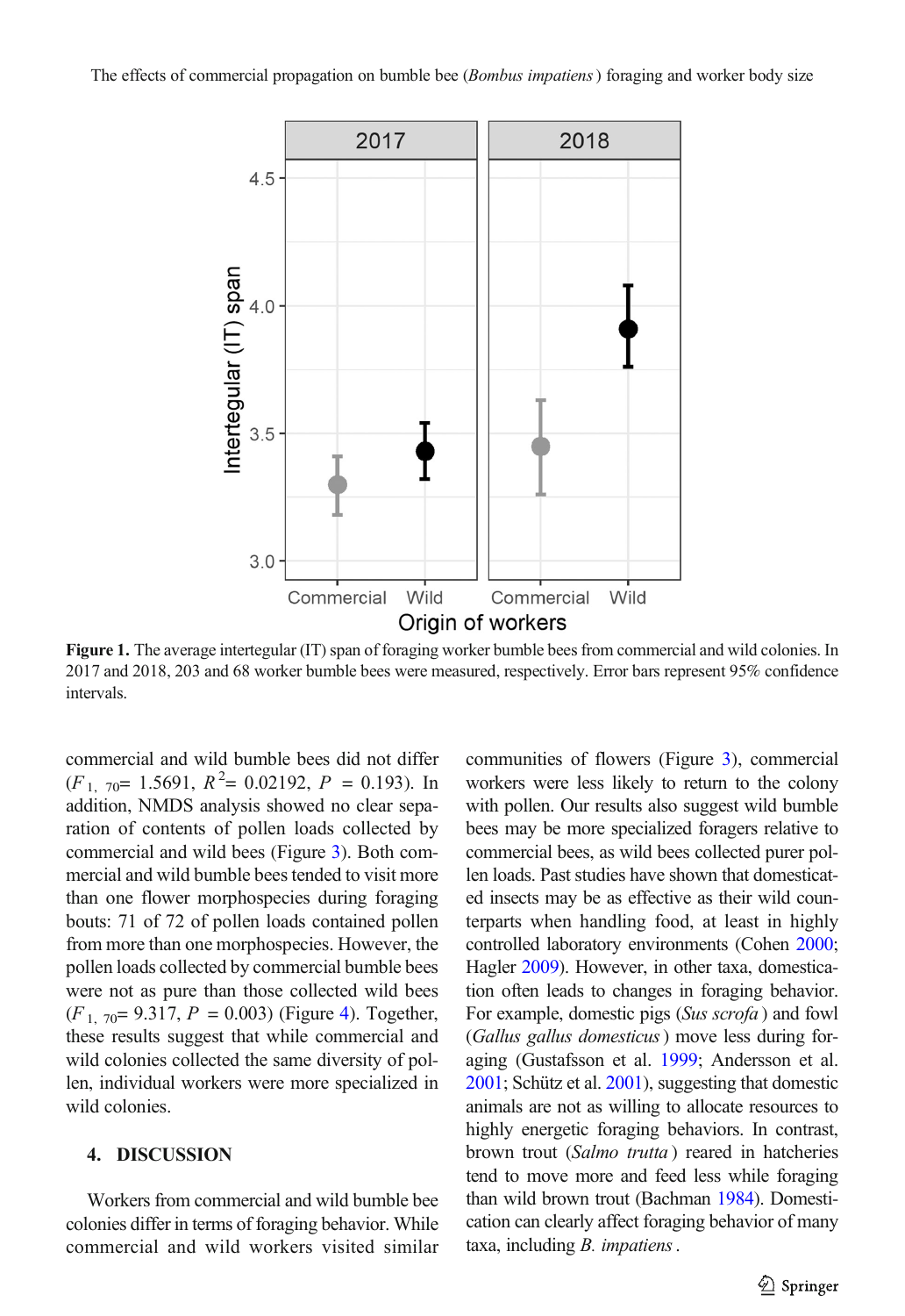<span id="page-5-0"></span>

Figure 2. The proportion of foraging worker bumble bees found to return with pollen for bumble bees from commercial and wild colonies. In 2017 and 2018, 203 and 68 worker bumble bees were measured, respectively. Error bars represent 95% confidence intervals.

Foraging workers from commercial colonies were smaller than those of wild origin (Figure [1\)](#page-4-0). Our results contrast with those of Ings et al. ([2006](#page-10-0)), who found that foragers from nonnative, commercial B. terrestris colonies tended to be larger than foragers from colonies of native subspecies. One reason for this difference may be that Ings et al. [\(2006\)](#page-10-0) compared a native subspecies of B. terrestris, B. t. audax , to a commercially available non-native subspecies, B. t. dalmatinus. Thus, differences in body size observed by Ings et al. ([2006](#page-10-0)) may have been driven by differences between subspecies, as opposed to commercialization. In contrast, there are no recognized subspecies of *B. impatiens*. In other insect taxa, artificial selection may lead to larger body sizes (e.g., silkworms) (Lecocq [2019\)](#page-10-0), though captive rearing has led to decreased body size for some species of insects (Cohen [2000](#page-9-0); Schultz et al. [2009\)](#page-11-0). In the case of bumble bees, it is possible that selection for larger colony sizes (i.e., colonies with more workers) has led to an

inadvertent selective pressure for smaller workers. Among larger colonies of B. impatiens, workers tend to be smaller (Couvillon et al. [2010\)](#page-9-0). Production of larger workers requires more resources, and thus there are trade-offs between producing larger workers and producing a larger number of workers for bumble bees (Kerr et al. [2019](#page-10-0)).

In our study, another cause of variation in body size could be the developmental age or stage of bees in domesticated vs. wild colonies (Chole et al. [2019\)](#page-9-0). Colonies purchased from Koppert (and other commercial suppliers) are classified by the number of workers, rather than colony age or developmental history. Therefore, we did not know the demographic composition of these colonies. We were also unable to infer the age or developmental state of wild colonies, as we located established colonies in July, when colonies were large and more conspicuous. For other bumble bee species, anecdotal evidence has suggested bumble bee worker body size increases as the colony develops (Chole et al. [2019\)](#page-9-0). However,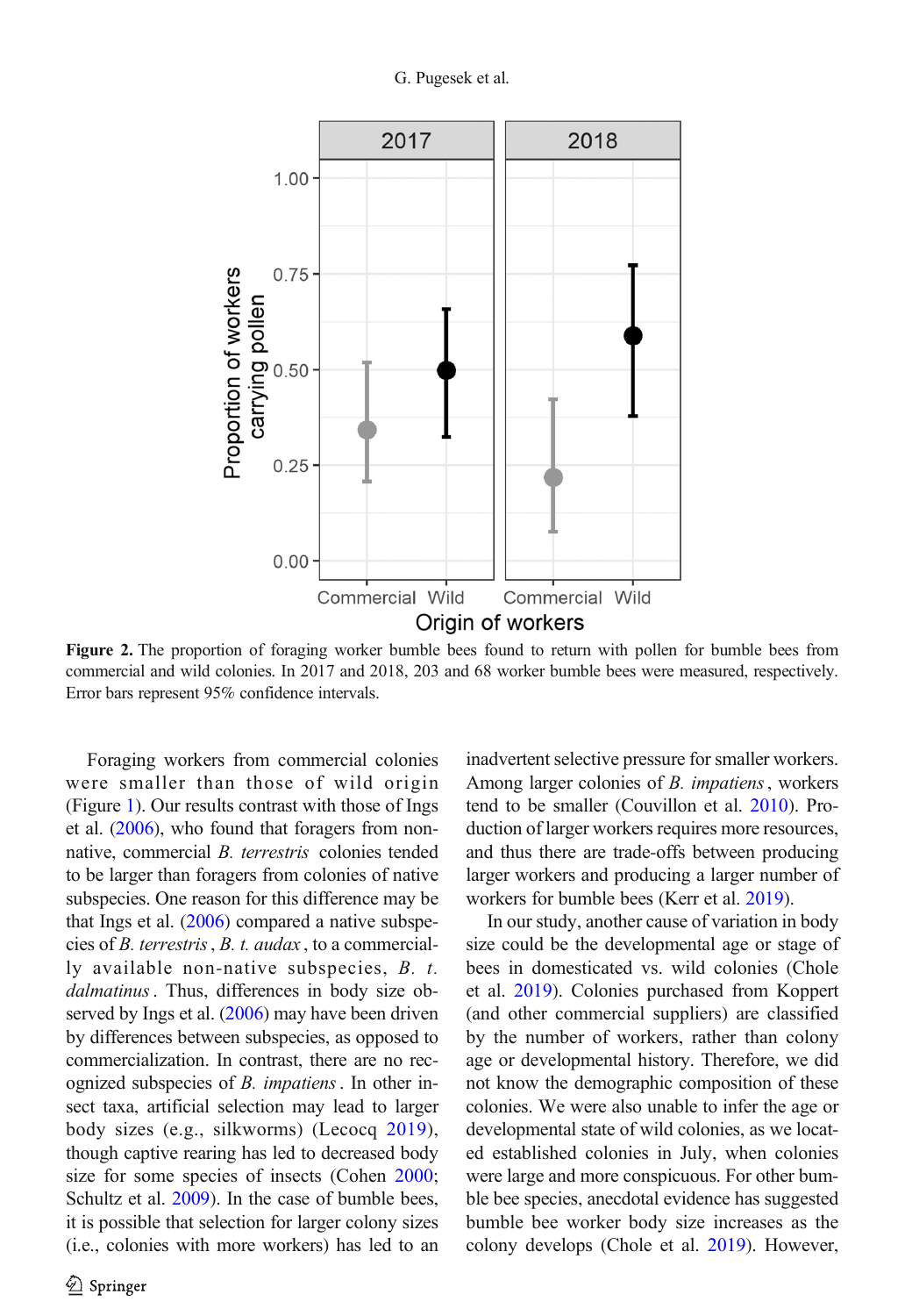<span id="page-6-0"></span>The effects of commercial propagation on bumble bee (*Bombus impatiens*) foraging and worker body size



Figure 3. Non-metric multidimensional scaling ordination plot of morphospecies composition of pollen loads for commercial and wild bumble bees, with convex hulls drawn to enclose points in each group.

to our knowledge, only one study (Couvillon et al. [2010\)](#page-9-0) has addressed ontogeny of worker body size distribution in *B. impatiens* colonies, finding no evidence average worker body size changes through time. It is worth noting that the Couvillon et al. study took place entirely in the laboratory it is possible that other patterns could arise in the field. Understanding the mechanisms of body size differences would require some combination of field studies done in close collaboration with commercial suppliers and common garden studies with colonies founded by mated queens either from the wild or from a commercial producer (e.g., Gosterit and Baskar [2016\)](#page-9-0). Nonetheless, colonies of unknown demographic history are now routinely used in ecological research to represent wild bumble bees (Drummond [2016](#page-9-0); Gervais et al. [2020\)](#page-9-0). Our study suggests that further research into the differences between commercial and wild colonies would help us understand how to interpret these studies.

Similarly, many factors could contribute to the differences we measured in foraging behavior of workers from commercial and wild colonies. Since our goal was to compare inference from commercial colonies as they are typically used, we installed them as directed by the manufacturer, rather than in a way that was comparable to the conditions experienced by wild bumble bees. Bombus impatiens colonies usually occur underground (Pugesek and Crone [in](#page-10-0) [press](#page-10-0)); in 2017, we excavated two of these nests at our field site, and they were located at the end of several feet of underground tunnels (presumably in abandoned small mammal burrows). These conditions are not feasible to recreate for colonies in nest boxes; instead, Koppert and other commercial suppliers recommend placing colonies aboveground beneath trees or under tents to prevent colonies from overheating. The use of aboveground boxes is a common technique to study bumble bees in the field, even with colonies propagated from wild-caught queens (Kerr et al. [2019;](#page-10-0) Malfi et al. [2019](#page-10-0)). If these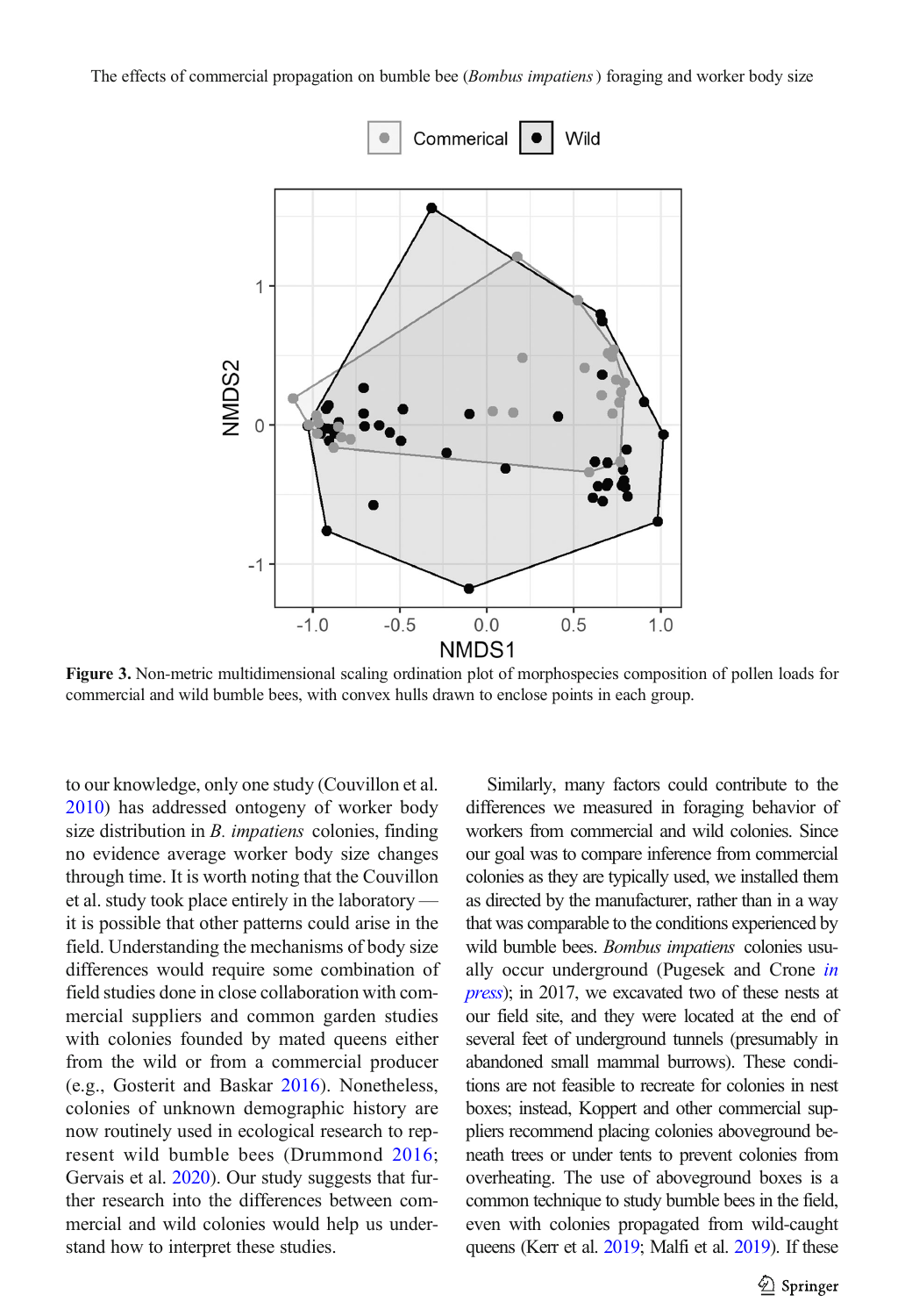<span id="page-7-0"></span>

Figure 4. The purity of pollen loads (i.e., the proportion of pollen grains representing the most common morphospecies in a pollen load) collected by commercial and wild bumble bees in 2017. Error bars represent 95% confidence intervals.

differences in colony position affect foraging behavior of bees in our study, they would also lead to similar confounding factors in many studies that use bees in aboveground boxes to represent wild bees.

Although commercial colonies were installed under trees toward the edges of the field site, we suspect that colony location was not a significant factor in the differences we observed because all colonies were located in a small (< 1 ha) field (Appendix 1). Wild colonies were often within 50 m of commercial colonies. To our knowledge, there are no published estimates of B. impatiens foraging ranges; however, other species of bumble bees readily forage more than 250 m from nest sites (Osborne et al. [1999](#page-10-0); Walther-Hellwig and Frankl [2000\)](#page-11-0), with some workers foraging at distances greater than a kilometer (Osborne et al. [2008;](#page-10-0) Walther-Hellwig and Frankl [2000](#page-11-0)). If B. impatiens foraging ranges are similar, we would expect that foraging ranges of commercial and wild bumble bees would overlap almost completely (Appendix 1). In addition, we did not observe any differences in the overall pollen composition collected by workers from commercial vs. wild colonies (Figure [3\)](#page-6-0), suggesting that they were foraging for similar resources. Rather, the difference was in the purity of loads brought back by single workers.

It is tempting to speculate that the two effects we observed — differences in body size and foraging behavior— are related. In some bumble bee species, larger workers collect nectar at a faster rate than smaller bumble bees (Goulson et al. [2002\)](#page-9-0). In fact, Ings et al. ([2006](#page-10-0)) cites differences in foraging worker body size as a potential driver of differences in nectar return between lab-reared B. t. audax and commercial B. t. dalmatinus. In that study, commercial bumble bees weighed 20–70% more than wild workers (depending on the study site location), compared to a 9% difference of average IT span (3.35 vs. 3.63 mm) in our study. Kerr et al. [\(2019](#page-10-0)) observed essentially no change in the probability that larger B. vosnesenskii workers would carry pollen over this size range, although very large workers (4.5 mm IT span) were more likely to forage for pollen, and carried slightly more pollen per trip. In our data, IT span was not a significant predictor of the probability workers would carry pollen, after accounting for colony origin (Appendix 3). Based on these results, it may be parsimonious to conclude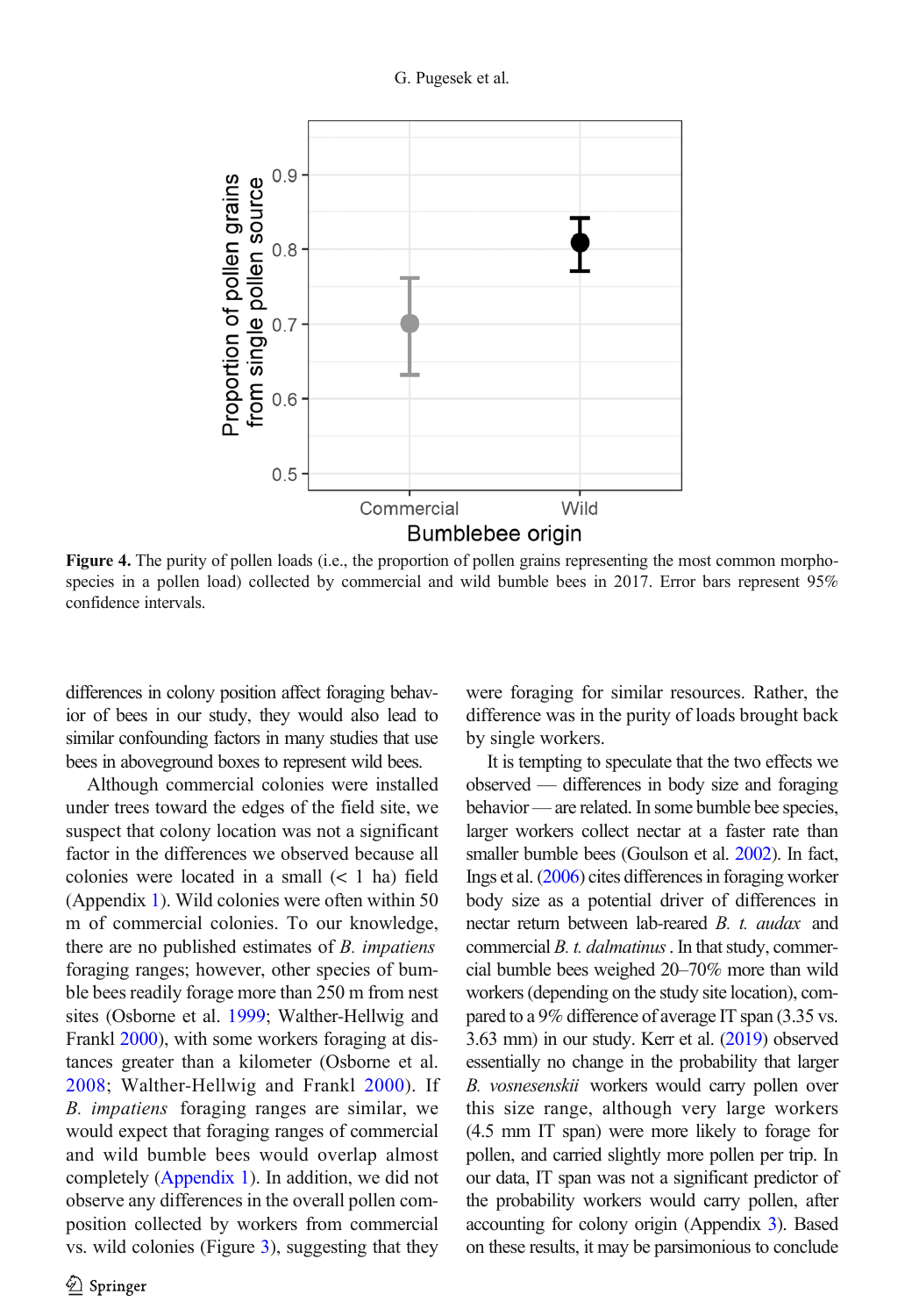that differences in body size and pollen foraging result from different causes.

Large workers have a better memory and are faster learners than small workers (Worden et al. [2005;](#page-11-0) Riveros and Gronenberg [2009](#page-11-0)). Thus, larger workers may be more suited to challenging or complex foraging tasks like collecting pollen or handling flowers. This result could explain the difference in pollen purity, if we reason that "majoring" on a species during foraging bouts is a complex behavior. However, it could be argued that "majoring" simplifies the foraging process and would require less cognitive capability. Like many aspects of the effects of domestication on bumble bees, the causes and consequences of this difference would be a fascinating direction for future research.

The use of commercial bumble bees, both for pollination services and for research, has increased tremendously since the late 1980s (Velthuis and van Doorn [2006](#page-11-0)), and there is growing interest in identifying new candidate species for commercialization (Baur et al. [2019\)](#page-9-0). Commercially propagated bumble bees (*B. impatiens*) and/or B. terrestris) have been used to evaluate a wide range of foraging behaviors: floral preference (Vaudo et al. [2014](#page-11-0)), worker bumble bee foraging ranges or trip duration (Osborne et al. [1999,](#page-10-0) [2008;](#page-10-0) Westphal et al. [2006](#page-11-0)), and worker foraging performance or resource return (Goulson et al. [2002;](#page-9-0) Raine and Chittka [2008;](#page-10-0) Feltham et al. [2014\)](#page-9-0). Researchers have frequently used commercial colonies to evaluate foraging worker behavioral response to colony manipulation of pollen or nectar stores (Plowright et al. [1999;](#page-10-0) Kitaoka and Nieh [2009;](#page-10-0) Hendriksma et al. [2019\)](#page-10-0) or with exposure to insecticides (Feltham et al. [2014](#page-9-0)). If our results represent commercially propagated bumble bees in general, they inform our inference about which kinds of studies commercial bumble bees would best represent wild bumble bee colonies. For example, inference about pollen foraging (Leonhardt and Blüthgen [2012\)](#page-10-0) and floral preferences of workers (Vaudo et al. [2014](#page-11-0); Drummond [2016\)](#page-9-0) may be transferrable from commercial to wild populations, given that we observed commercial and wild bumble bees to visit similar communities of flowers (at least in terms of morphospecies). However, inference about net resource return (Goulson et al. [2002](#page-9-0); Feltham et al. [2014](#page-9-0)) or preferences for pollen over nectar (Plowright et al. [1999;](#page-10-0) Peat and Goulson [2005;](#page-10-0) Hendriksma et al. [2019\)](#page-10-0) may be less transferrable, if (as suggested by our results) wild bumble bees generally return with pollen more frequently or are more likely to major on particular species while foraging for pollen. This study highlights that, although commercial bumble bees are similar to wild bumble bees in many ways, they are not perfectly substitutable.

In spite of these differences, we do not seek to completely discourage the use of commercial bumble bee colonies in research. Many of the published studies which use commercial bumble bees as study subjects would not otherwise have been possible, and there are many benefits to using similarly sized bumble bee colonies in experiments. However, we believe it is important to recognize the caveat that the bees used in these experiments may well differ from their wild counterparts. Although challenging, it is possible to locate bumble bee colonies in the field with large enough sample sizes to ask focused ecological questions (cf. Harder [1986;](#page-10-0) Pugesek and Crone [2021\)](#page-10-0). In the future, it will be useful to complement research on domesticated bumble bees with research on wild colonies.

### SUPPLEMENTARY INFORMATION

The online version contains supplementary material available at [https://doi.org/10.1007](http://dx.doi.org/10.1007/s13592-021-00867-5) [/s13592-021-00867-5](http://dx.doi.org/10.1007/s13592-021-00867-5).

### ACKNOWLEDGEMENTS

We thank Annika Greenleaf for her assistance with field work and the Trustees of Reservations for allowing us access to their properties. A special thanks to Sarah Richman, Jake Francis, and Anne S. Leonard for providing feedback on this manuscript prior to publication.

Availability of data and material/code availability All data associated with these analyses will be archived in Dryad Digital Repository upon acceptance of this manuscript.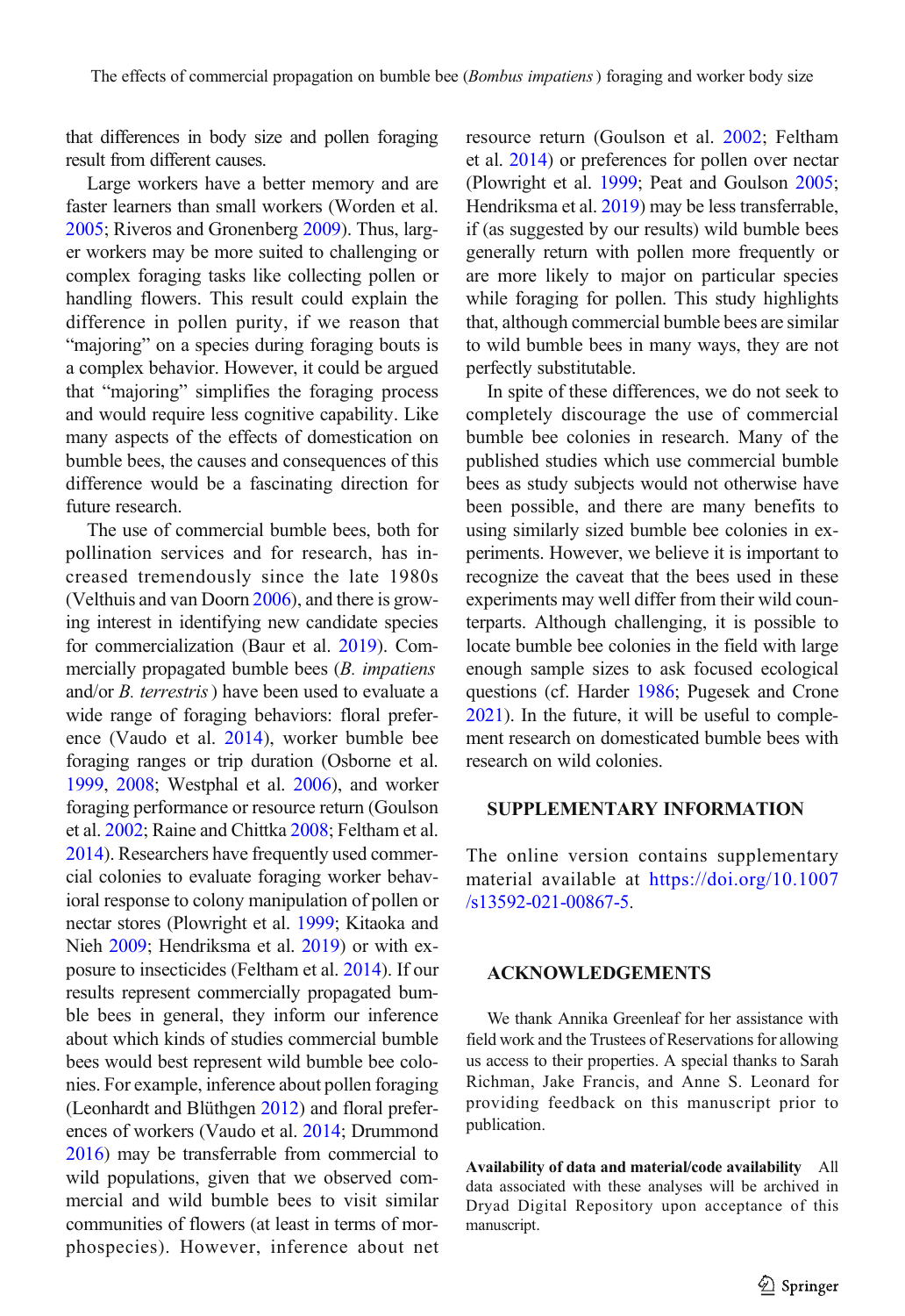# <span id="page-9-0"></span>AUTHOR CONTRIBUTIONS

All authors participated in the conception of ideas and aspects of study design. G. Pugesek and E. E. Crone wrote this manuscript and ran statistical analyses. G. Pugesek and C. Burtt led field work and data collection.Funding

Funding for this project was provided by the Deans' Natural and Social Sciences and fellowship at Tufts University and Tufts Summer Scholars program. This work was conducted while E.E.C. was supported by NSF DEB 13- 54224.

## DECLARATIONS

Ethics approval/consent to participate No ethics approval or consent to participate was required for this research.

Consent for publication All authors have agreed to the submission and publication in *Apidologie* . All authors have reviewed this manuscript prior to publication.

Conflicts of interest The authors declare no competing interests.

Les effets de la propagation commerciale sur le butinage et la taille des bourdons (Bombus impatiens).

Bombus / bourdon / taille du corps / comportement de recherche de nourriture / propagation commerciale / domestication.

Der Effekt der kommerziellen Vermehrung auf das Sammelverhalten und die Körpergröße von Hummeln (Bombus impatiens).

Bombus / Hummeln / Körpergröße / Sammelverhalten / kommerzielle Vermehrung / Domestizierung.

#### **REFERENCES**

Anderson MJ (2017) Permutational multivariate analysis of variance (PERMANOVA). In: Wiley StatsRef: Statistics Reference Online. John Wiley & Sons, Ltd, Chichester, UK, pp 1–15

- Andersson M, Nordin E, Jensen P (2001) Domestication effects on foraging strategies in fowl. Appl Anim Behav Sci 72:51–62. [https://doi.org/10.1016/S0168-](http://dx.doi.org/10.1016/S0168-1591(00)00195-7) [1591\(00\)00195-7](http://dx.doi.org/10.1016/S0168-1591(00)00195-7)
- Araki H, Berejikian BA, Ford MJ, Blouin MS (2008) Fitness of hatchery-reared salmonids in the wild. Evol Appl 1:342–355. [https://doi.org/10.1111/j.1752-](http://dx.doi.org/10.1111/j.1752-4571.2008.00026.x) [4571.2008.00026.x](http://dx.doi.org/10.1111/j.1752-4571.2008.00026.x)
- Bachman RA (1984) Foraging behavior of free-ranging wild and hatchery brown trout in a stream. Trans Am Fish Soc 113:1–32.
- Bates D, Maechler M, Bolker B, Walker S (2015) Fitting linear mixed-effects models using lme4. J Stat Softw 67:1-48. [https://doi.org/10.18637/jss.v067.i01](http://dx.doi.org/10.18637/jss.v067.i01)
- Baur A, Strange JP, Koch JB (2019) Foraging economics of the Hunt bumble bee, a viable pollinator for commercial agriculture. Environ Entomol 48:799–806. [https://doi.org/10.1093/ee/nvz075](http://dx.doi.org/10.1093/ee/nvz075)
- Beattie AJ (1971) A technique for the study of insect-borne pollen. Pan-Pac Entomol 47:82
- Chole H, Woodard SH, Bloch G (2019) Body size variation in bees: regulation, mechanisms, and relationship to social organization. Curr Opin Insect Sci 35:77–87. [https://doi.org/10.1016/j.cois.2019.07.006](http://dx.doi.org/10.1016/j.cois.2019.07.006)
- Cohen, AC (2000) Feeding fitness and quality of domesticated and feral predators: Effects of long-term rearing on artificial diet. Biological Control 17:50–54
- Couvillon MJ, Jandt JM, Duong N, Dornhaus A (2010) Ontogeny of worker body size distribution in bumble bee (Bombus impatiens) colonies. Ecol Entomol 35:424–435. [https://doi.org/10.1111/j.1365-](http://dx.doi.org/10.1111/j.1365-2311.2010.01198.x) [2311.2010.01198.x](http://dx.doi.org/10.1111/j.1365-2311.2010.01198.x)
- Drummond FA (2016) Behavior of bees associated with the wild blueberry agro-ecosystem in the USA. Int J Entomol Nematol 2:27–41
- Feltham H, Park K, Goulson D (2014) Field realistic doses of pesticide imidacloprid reduce bumblebee pollen foraging efficiency. Ecotoxicology 23:317–323. [https://doi.org/10.1007/s10646-014-1189-7](http://dx.doi.org/10.1007/s10646-014-1189-7)
- Fox J, Weisberg, S (2019) An R companion to applied regression, Third Edition, Sage Publications, Thousand Oaks
- Free JB (1955) The collection of food by bumblebees. Insectes Soc 2:303–311
- Gervais A, Fournier V, Bélisle, M (2020) Agricultural landscape composition affects the development and life expectancy of colonies of Bombus impatiens. Ecosphere 11: e03142. [https://doi.org/10.1002/ecs2.3142](http://dx.doi.org/10.1002/ecs2.3142)
- Gosterit A, Baskar VC (2016) Impacts of commercialization on the developmental characteristics of native Bombus terrestris (L.) colonies. Insectes Soc 63:609–614. [https://doi.org/10.1007/s00040-016-](http://dx.doi.org/10.1007/s00040-016-0507-x) [0507-x](http://dx.doi.org/10.1007/s00040-016-0507-x)
- Goulson D, Peat J, Stout JC, et al (2002) Can alloethism in workers of the bumblebee, Bombus terrestris, be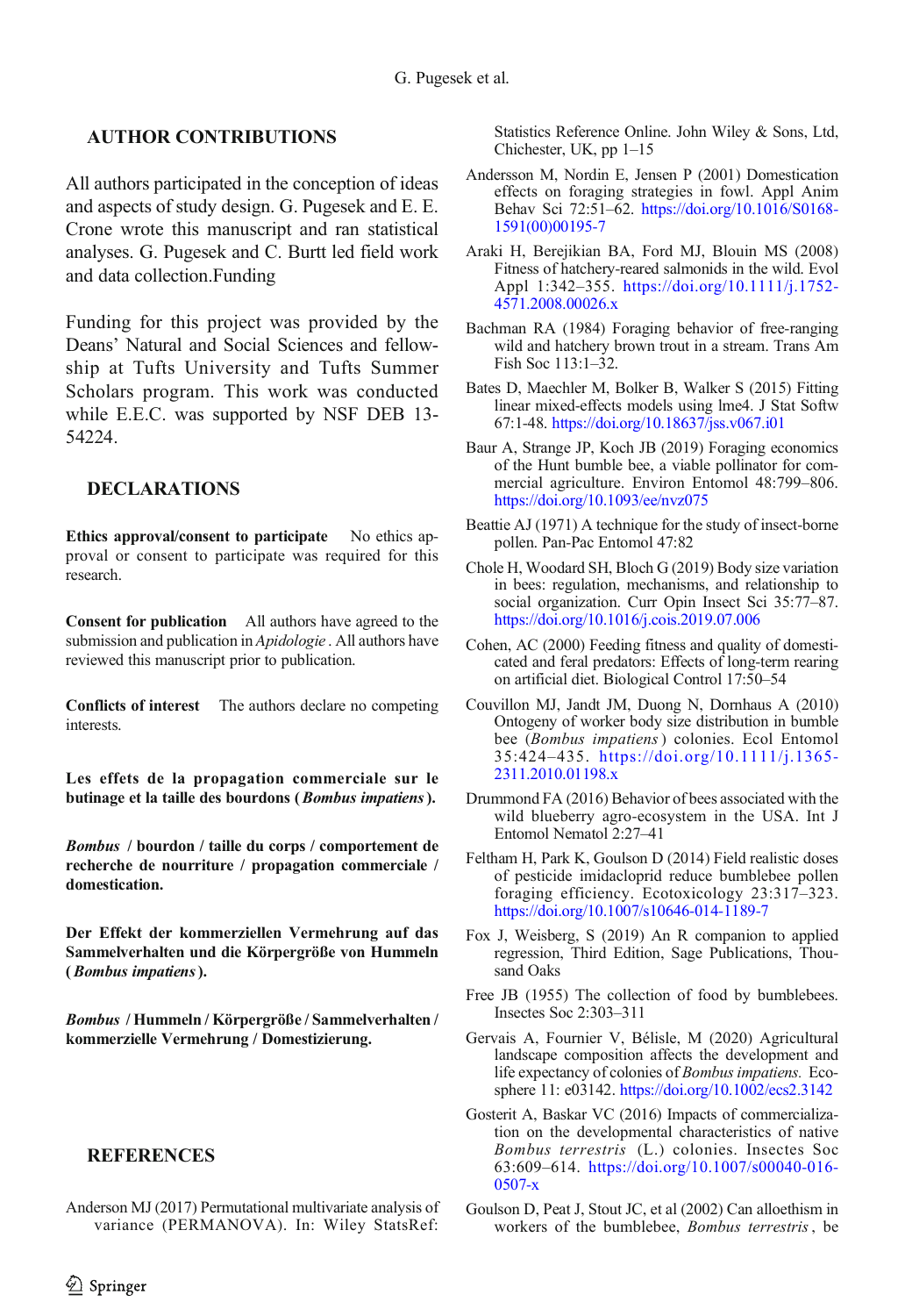<span id="page-10-0"></span>explained in terms of foraging efficiency? Anim Behav 64:123–130. [https://doi.org/10.1006/anbe.2002.3041](http://dx.doi.org/10.1006/anbe.2002.3041)

- Greenleaf SS, Williams NM, Winfree R, Kremen C (2007) Bee foraging ranges and their relationship to body size. Oecologia 153:589–596. [https://doi.org/10.1007](http://dx.doi.org/10.1007/s00442-007-0752-9) [/s00442-007-0752-9](http://dx.doi.org/10.1007/s00442-007-0752-9)
- Gurel F, Gosterit A (2008) Effects of different stimulation methods on colony initiation and development of Bombus terrestris L. (Hymenoptera: Apidae) queens. Appl Entomol Zool 43:113–117. [https://doi.](http://dx.doi.org/10.1303/aez.2008.113) [org/10.1303/aez.2008.113](http://dx.doi.org/10.1303/aez.2008.113)
- Gustafsson M, Jensen P, de Jonge FH, Schuurman T (1999) Domestication effects on foraging strategies in pigs (Sus scrofa ). Appl Anim Behav Sci 62:305–317. [https://doi.org/10.1016/S0168-1591\(98\)00236-6](http://dx.doi.org/10.1016/S0168-1591(98)00236-6)
- Hagler J (2009) Comparative studies of predation among feral, commercially-purchased, and laboratory-reared predators. BioControl 54:351–361. [https://doi.](http://dx.doi.org/10.1007/s10526-008-9173-x) [org/10.1007/s10526-008-9173-x](http://dx.doi.org/10.1007/s10526-008-9173-x)
- Harder L (1986) Influences on the density and dispersion of bumble bee nests (Hymenoptera: Apidae). Ecography 9: 99–103 [http://doi.wiley.com/10.1111/j.1600-](http://dx.doi.org/http://doi.wiley.com/10.1111/j.1600-0587.1986.tb01196.x) [0587.1986.tb01196.x](http://dx.doi.org/http://doi.wiley.com/10.1111/j.1600-0587.1986.tb01196.x)
- Harlan JR, de Wet JMJ, Price EG (1973) Comparative evolution of cereals. Evolution 27:311–325 [https://doi.org/10.1111/j.1558-5646.1973.tb00676.x](http://dx.doi.org/10.1111/j.1558-5646.1973.tb00676.x)
- Hendriksma HP, Toth AL, Shafir S (2019) Individual and colony level foraging decisions of bumble bees and honey bees in relation to balancing of nutrient needs. Front Ecol Evol 7:1–12. [https://doi.org/10.3389](http://dx.doi.org/10.3389/fevo.2019.00177) [/fevo.2019.00177](http://dx.doi.org/10.3389/fevo.2019.00177)
- Huntingford FA (2004) Implications of domestication and rearing conditions for the behavior of cultivated fishes. Fish Biology 65:122-142. [https://doi.org/10.1111](http://dx.doi.org/10.1111/j.0022-1112.2004.00562.x) [/j.0022-1112.2004.00562.x](http://dx.doi.org/10.1111/j.0022-1112.2004.00562.x)
- Iles DT, Pugesek G, Kerr NZ, et al (2019) Accounting for imperfect detection in species with sessile life cycle stages: a case study of bumble bee nests. J Insect Conserv 23:945–955. [https://doi.org/10.1007/s10841-](http://dx.doi.org/10.1007/s10841-019-00179-1) [019-00179-1](http://dx.doi.org/10.1007/s10841-019-00179-1)
- Imran M, Ahmad M, Naeem M, et al (2016) Effect of different types of boxes on rearing of bumble bee, Bombus terrestris . Pak J Zool 49:169–174. [https://doi.org/10.17582/journal.](http://dx.doi.org/10.17582/journal.pjz/2017.49.1.169.174) [pjz/2017.49.1.169.174](http://dx.doi.org/10.17582/journal.pjz/2017.49.1.169.174)
- Ings TC, Ward NL, Chittka L (2006) Can commercially imported bumble bees out-compete their native conspecifics? J Appl Ecol 43:940–948. [https://doi.](http://dx.doi.org/10.1111/j.1365-2664.2006.01199.x) [org/10.1111/j.1365-2664.2006.01199.x](http://dx.doi.org/10.1111/j.1365-2664.2006.01199.x)
- Jandt JM, Thomson JL, Geffre AC, Toth AL (2015) Lab rearing environment perturbs social traits: a case study with wasps. Behavioral Ecology 26 (5):1274-1284
- Kerr NZ, Crone EE, Williams NM (2019) Integrating vital rates explains optimal worker size for resource return by bumblebee workers. Funct Ecol 33:467–478. [https://doi.org/10.1111/1365-2435.13251](http://dx.doi.org/10.1111/1365-2435.13251)
- Kitaoka TK, Nieh JC (2009) Bumble bee pollen foraging regulation: role of pollen quality, storage levels, and odor. Behav Ecol Sociobiol 63:625–625. [https://doi.](http://dx.doi.org/10.1007/s00265-008-0707-0) [org/10.1007/s00265-008-0707-0](http://dx.doi.org/10.1007/s00265-008-0707-0)
- Lecocq T (2019) Insects: The Disregarded Domestication Histories. In: F. Teletchea (ed) Animal Domestication. IntechOpen, London, pp 1-33
- Leonhardt SD, Blüthgen N (2012) The same, but different: pollen foraging in honeybee and bumblebee colonies. Apidologie 43:449–464. [https://doi.org/10.1007](http://dx.doi.org/10.1007/s13592-011-0112-y) [/s13592-011-0112-y](http://dx.doi.org/10.1007/s13592-011-0112-y)
- Malfi RL, Crone E, Williams N (2019) Demographic benefits of early season resources for bumble bee (B. vosnesenskii) colonies. Oecologia 191 (2):377-388
- Martin CD, Toner C, Fountain MT, Brown MHF (2018) Busier bees: increasing nest traffic in commercial bumblebee colonies. J Pollinat Ecol 25:7-15. [https://doi.](http://dx.doi.org/10.26786/1920-7603(2018)21) [org/10.26786/1920-7603\(2018\)21](http://dx.doi.org/10.26786/1920-7603(2018)21)
- Osborne JL, Clark SJ, Morris RJ, et al (1999) A landscapescale study of bumble bee foraging range and constancy, using harmonic radar. J Appl Ecol 36:519–533. [https://doi.org/10.1046/j.1365-2664.1999.00428.x](http://dx.doi.org/10.1046/j.1365-2664.1999.00428.x)
- Osborne JL, Martin AP, Carreck NL, et al (2008) Bumblebee flight distances in relation to the forage landscape. J Anim Ecol 77:406–415. [https://doi.org/10.1111](http://dx.doi.org/10.1111/j.1365-2656.2007.01333.x) [/j.1365-2656.2007.01333.x](http://dx.doi.org/10.1111/j.1365-2656.2007.01333.x)
- Paliy O, Shankar V (2016) Application of multivariate statistical techniques in microbial ecology. Mol Ecol 25: 1032–1057. [https://doi.org/10.1111/mec.13536](http://dx.doi.org/10.1111/mec.13536)
- Peat J, Goulson D (2005) Effects of experience and weather on foraging rate and pollen versus nectar collection in the bumblebee, Bombus terrestris . Behav Ecol Sociobiol 58:152–156. [https://doi.org/10.1007](http://dx.doi.org/10.1007/s00265-005-0916-8) [/s00265-005-0916-8](http://dx.doi.org/10.1007/s00265-005-0916-8)
- Peat J, Tucker J, Goulson D (2005) Does intraspecific size variation in bumblebees allow colonies to efficiently exploit different flowers? Ecol Entomol 30:176–181. [https://doi.org/10.1111/j.0307-6946.2005.00676.x](http://dx.doi.org/10.1111/j.0307-6946.2005.00676.x)
- Pitts-singer TL, Cane JH (2011) The alfalfa leafcutting bee, Megachile rotundata : The world's most intensively, managed solitary bee∗. Annu Rev Entomol 56:221– 237. [https://doi.org/10.1146/annurev-ento-120709-](http://dx.doi.org/10.1146/annurev-ento-120709-144836) [144836](http://dx.doi.org/10.1146/annurev-ento-120709-144836)
- Plath OE (1922) Notes on the Nesting Habits of Several North American Bumblebees. Psyche: A Journal of Entomology 29 (5-6):189-202
- Plowright CMS, Cohen-Salmon D, Landry F, Simonds V (1999) Foraging for nectar and pollen on thistle flowers (Cirsium vulgare) and artificial flowers: How bumble bees (Bombus impatiens) respond to colony requirements. Behaviour 136:951–963. [https://doi.](http://dx.doi.org/10.1163/156853999501667) [org/10.1163/156853999501667](http://dx.doi.org/10.1163/156853999501667)
- Pugesek G, Crone EE (in press) Contrasting effects of land cover on nesting habitat use and reproductive output for bumble bees. Ecosphere.
- Raine NE, Chittka L (2008) The correlation of learning speed and natural foraging success in bumble-bees.